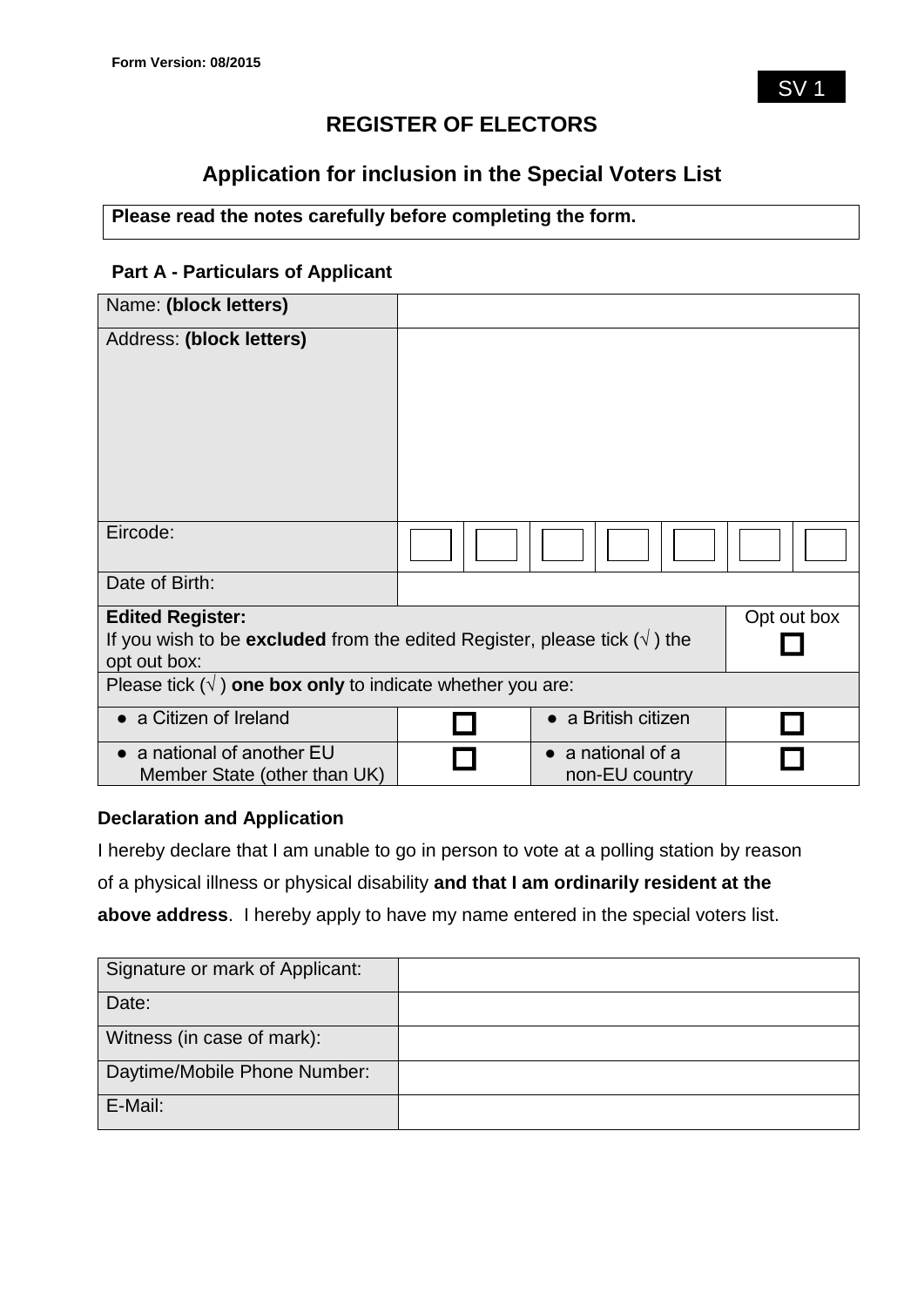### **Part B - Medical Certificate**

# **This part must be completed in the case of a first application and, in the case of subsequent applications, where required by the registration authority.**

I hereby certify that the above named applicant has a physical illness or a physical disability, the nature and extent of which are as follows: \_\_\_\_\_\_\_\_\_\_\_\_\_\_\_\_\_\_\_\_\_

\_\_\_\_\_\_\_\_\_\_\_\_\_\_\_\_\_\_\_\_\_\_\_\_\_\_\_\_\_\_\_\_\_\_\_\_\_\_\_\_\_\_\_\_\_\_\_\_\_\_\_\_\_\_\_\_\_\_\_\_\_\_\_\_\_\_\_

\_\_\_\_\_\_\_\_\_\_\_\_\_\_\_\_\_\_\_\_\_\_\_\_\_\_\_\_\_\_\_\_\_\_\_\_\_\_\_\_\_\_\_\_\_\_\_\_\_\_\_\_\_\_\_\_\_\_\_\_\_\_\_\_\_\_\_

and for that reason will be unable to go in person to the polling station to vote. The physical illness or physical disability is likely to continue for: \_\_\_\_\_\_\_\_\_\_\_\_\_\_

\_\_\_\_\_\_\_\_\_\_\_\_\_\_\_\_\_\_\_\_\_\_\_\_\_\_\_\_\_\_\_\_\_\_\_\_\_\_\_\_\_\_\_\_\_\_\_\_\_\_\_\_\_\_\_\_\_\_\_\_\_\_\_\_\_\_\_

| Signature of Registered Medical<br><b>Practitioner:</b> |  |
|---------------------------------------------------------|--|
|                                                         |  |
| Name of Registered Medical                              |  |
| <b>Practitioner: (block letters)</b>                    |  |
| Address: (block letters)                                |  |
|                                                         |  |
|                                                         |  |
|                                                         |  |
|                                                         |  |
|                                                         |  |
|                                                         |  |
| Eircode:                                                |  |
|                                                         |  |
|                                                         |  |
| Date:                                                   |  |
|                                                         |  |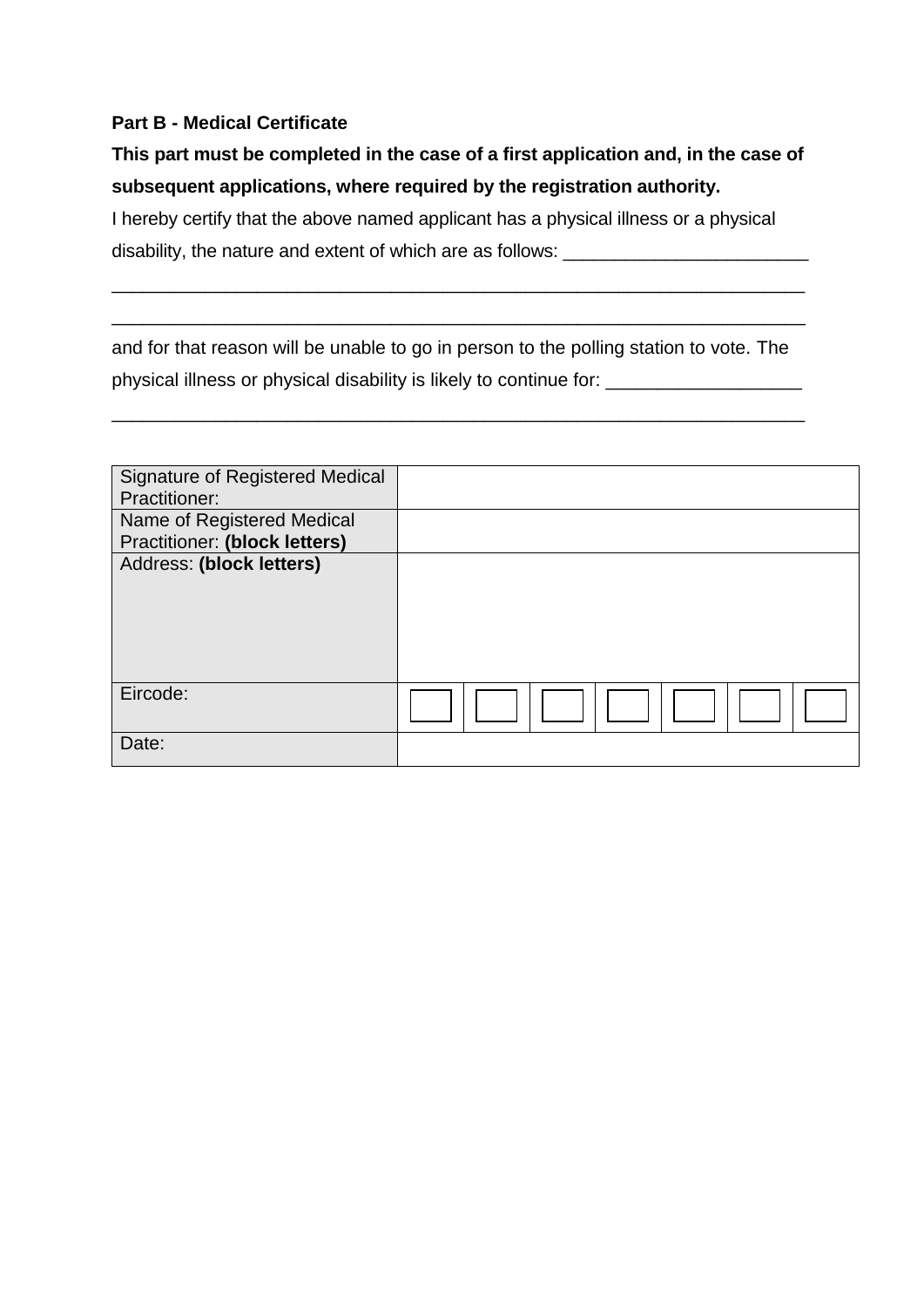### **NOTES TO FORM SV 1**

### **Application for inclusion in the Special Voters List**

**1.** The purpose of this form is to facilitate voters with a physical illness or physical disability who are ordinarily resident in a hospital, nursing home or similar institution who wish to be included in the special voters list. Special voters are visited by a special presiding officer, accompanied by a member of the Garda Siochána, during elections and referendums and are given the opportunity to vote in their hospital or nursing home. The form is for use in the period 15 February to 25 November each year in respect of the register of electors coming into force the following 15 February. If you wish to be included in the special voters list for an election or referendum taking place before 15 February you should complete form SVS 1.

### **2. Method of voting**

At an election or referendum, a ballot paper will be delivered to each person on this list by a special presiding officer accompanied by a member of the Garda Síochána. Having made a declaration of identity, the elector will mark his or her ballot paper in secret and place it in a sealed envelope, which the special presiding officer will convey to the returning officer for the constituency. The returning officer will deal with it in the same manner as he or she deals with ballot papers returned by postal voters.

### **3. Who can apply?**

You may apply for inclusion in the special voters list if you are living in a hospital, nursing home or similar institution and you are unable to go in person to vote at a polling station by reason of a physical illness or a physical disability which is likely to continue for the duration of the register of electors in respect of which the application is made.

### **4. Who fills out the application form?**

The application form is divided into two parts. The applicant must complete Part A of the form. In the case of a first application, Part B must be completed by a doctor. Part B must also be completed by a doctor in the case of a second or subsequent application, if required by the registration authority.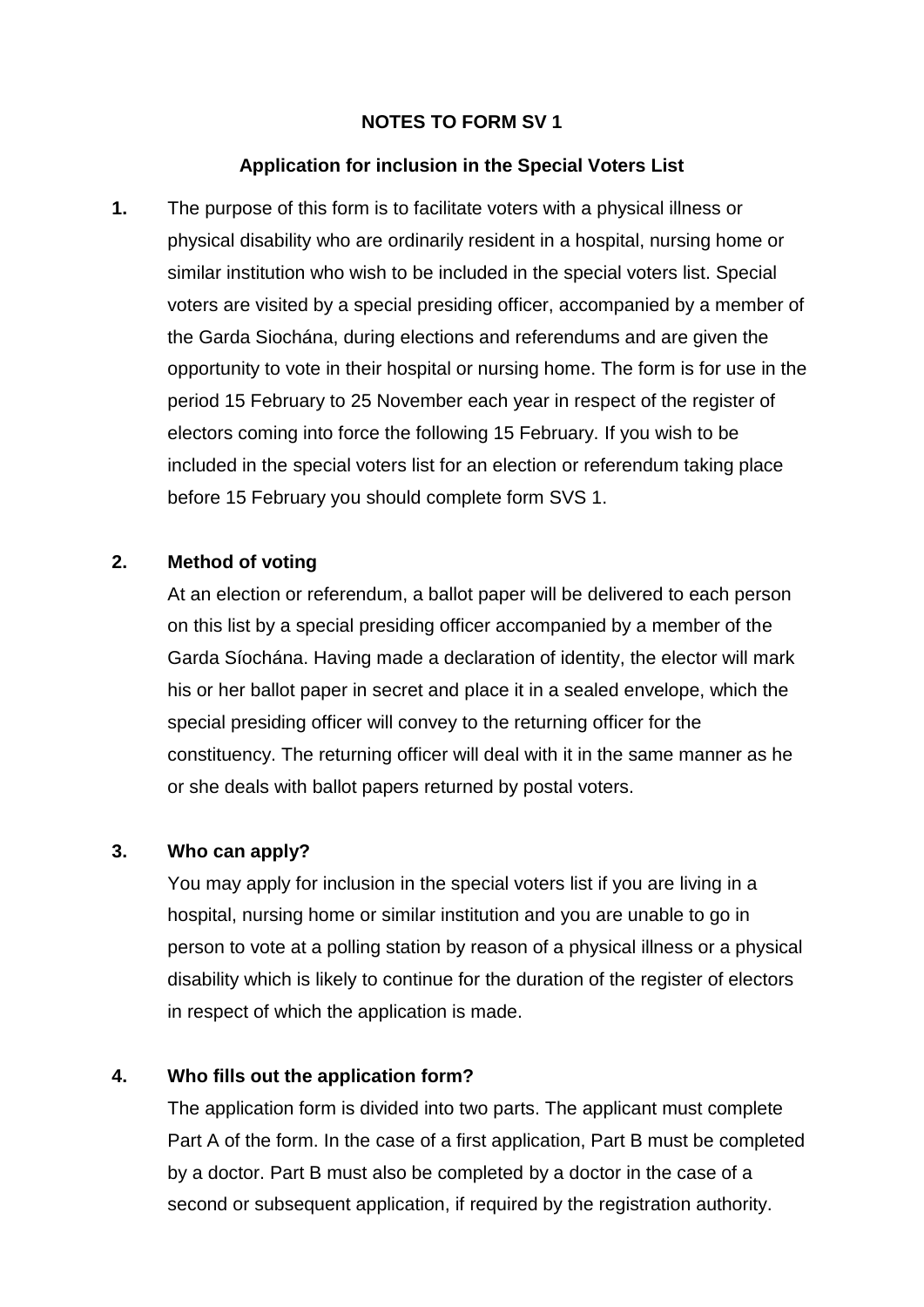## **5. Where do I send the application form?**

Completed application forms must reach your registration authority (City, County or City and County Council) not later than **25 November** in any given year if the application is to be considered for the special voters list coming into force on the following 15 February.

## **6. What happens next?**

You will be notified by the registration authority of the decision on your application and, if it is refused, you will be given the reasons for the refusal.

## **7. Eircode**

Eircode is the national postcode system for Ireland and comprises a unique 7 digit postcode which has been allocated to every address in Ireland.

## **8. Contact details**

Your contact details are being sought in case the registration authority needs to contact you to clarify any details of the application.

## **9. Edited Register - Two versions of the Register**

Registration authorities are required to publish two versions of the register the full register and the edited register. The full register lists everyone who is entitled to vote and can only be used for an electoral or other statutory purpose.

The **edited register** contains the names and addresses of persons whose details can be used for a purpose other than an electoral or other statutory purpose e.g. for direct marketing use by a commercial or other organisation. If you do not want your details to be included on the edited register, you should tick  $(\sqrt)$  the **opt out box** at section 9 of the form. If you want your registration details to be included (i.e. available for non-statutory uses), you should leave the opt out box blank.

**10.** It is an offence to fail to give the registration authority or county registrar any information required for the purpose of their duties or to knowingly give false information.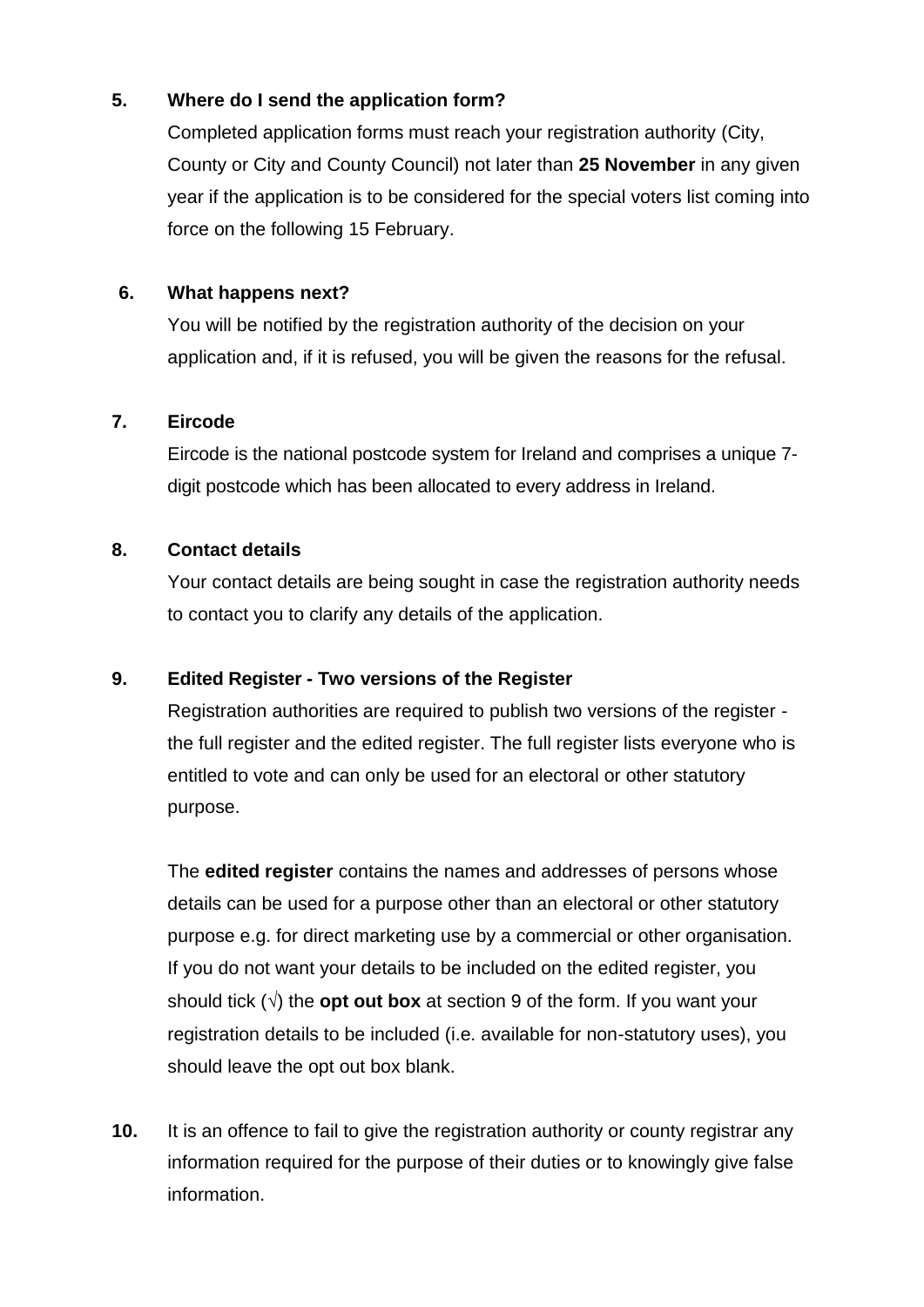# **CLÁR NA dTOGHTHÓIRÍ**

## **Iarratas ó thoghthóirí lena n-ainm a áireamh i Liosta na Vótálaithe Speisialta**

**Léigh na nótaí go cúramach, le do thoil, sula gcomhlánóidh tú an fhoirm.**

### **Cuid A – Mionsonraí faoin Iarratasóir**

| Ainm: (bloclitreacha)                                                                                        |                     |  |                              |                                |  |  |  |
|--------------------------------------------------------------------------------------------------------------|---------------------|--|------------------------------|--------------------------------|--|--|--|
| Seoladh: (bloclitreacha)                                                                                     |                     |  |                              |                                |  |  |  |
| Eircode:                                                                                                     |                     |  |                              |                                |  |  |  |
| Dáta Breithe:                                                                                                |                     |  |                              |                                |  |  |  |
| An Clár faoi Eagarthóireacht:                                                                                | Bosca chun rogha an |  |                              |                                |  |  |  |
| Más mian leat nach ndéanfar do chuid mionsonraí a chur                                                       |                     |  | diúltaithe a chur i bhfeidhm |                                |  |  |  |
| san áireamh sa Chlár faoi eagarthóireacht, cuir (√) sa<br>bhosca chun rogha an diúltaithe a chur i bhfeidhm. |                     |  |                              |                                |  |  |  |
| Cuir $(\sqrt{ } )$ i mbosca amháin, le do thoil, chun a thaispeáint cén grúpa lena mbaineann tú:             |                     |  |                              |                                |  |  |  |
| Saoránach d'Éirinn                                                                                           |                     |  | $\bullet$                    | saoránach<br><b>Briotanach</b> |  |  |  |
| náisiúnach de Bhallstát AE eile<br>(seachas an Ríocht Aontaithe)                                             |                     |  |                              | náisiúnach de thír<br>neamh-AE |  |  |  |

### **Dearbhú agus Iarratas**

Dearbhaím leis seo nach bhfuil mé in ann vóta a chaitheamh i stáisiún vótaíochta de

bharr tinneas coirp nó míchumas coirp a bheith orm **agus go bhfuil gnáthchónaí orm** 

**ag an seoladh thuas.** Déanaim iarratas leis seo m'ainm a chur san áireamh i liosta

na bpostvótálaithe speisialta.

| Síniú nó marc an larratasóra      |  |
|-----------------------------------|--|
| Dáta:                             |  |
| Finné (i gcás ina n-úsáidtear     |  |
| marc)                             |  |
| Uimhir theileafóin i rith an lae/ |  |
| Uimhir Fóin Póca:                 |  |
| Ríomhphost:                       |  |
|                                   |  |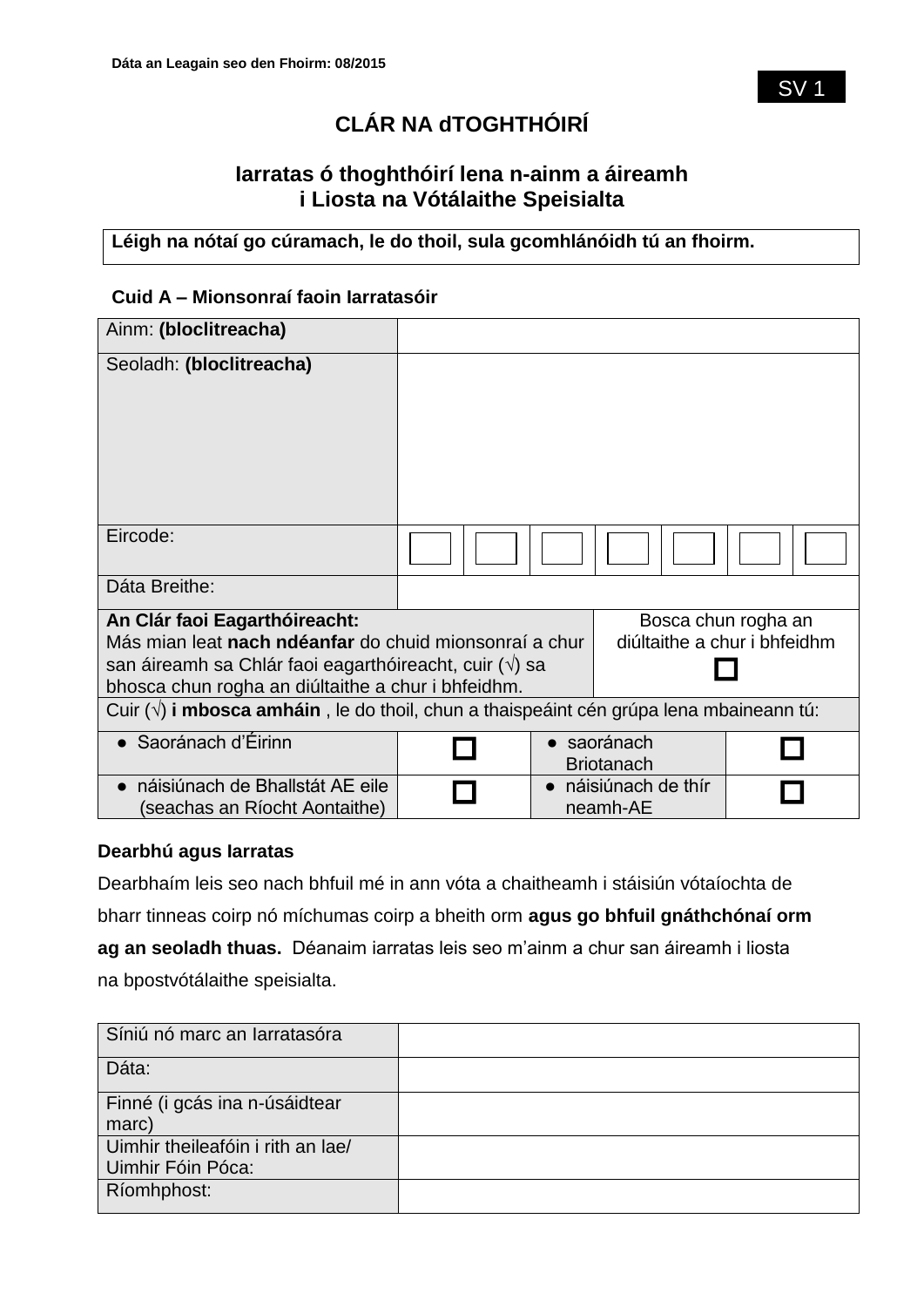### **Cuid B – Teastas Dochtúra**

**Ní mór an chuid seo a chomhlánú i gcás an chéad iarratais agus, i gcás iarratas ina dhiaidh sin, má cheanglaíonn an t-údarás clárúcháin amhlaidh.**

Deimhním leis seo go bhfuil tinneas coirp nó míchumas coirp ar an iarratasóir thuasainmnithe, agus is mar a leanas cineál agus méid an tinnis nó an mhíchumais  $sin:$ 

\_\_\_\_\_\_\_\_\_\_\_\_\_\_\_\_\_\_\_\_\_\_\_\_\_\_\_\_\_\_\_\_\_\_\_\_\_\_\_\_\_\_\_\_\_\_\_\_\_\_\_\_\_\_\_\_\_\_\_\_\_\_\_\_\_\_\_

\_\_\_\_\_\_\_\_\_\_\_\_\_\_\_\_\_\_\_\_\_\_\_\_\_\_\_\_\_\_\_\_\_\_\_\_\_\_\_\_\_\_\_\_\_\_\_\_\_\_\_\_\_\_\_\_\_\_\_\_\_\_\_\_\_\_\_

\_\_\_\_\_\_\_\_\_\_\_\_\_\_\_\_\_\_\_\_\_\_\_\_\_\_\_\_\_\_\_\_\_\_\_\_\_\_\_\_\_\_\_\_\_\_\_\_\_\_\_\_\_\_\_\_\_\_\_\_\_\_\_\_\_\_\_

agus, ar an ábhar sin, ní bheidh sé/sí in ann dul go pearsanta chun vóta a chaitheamh sa stáisiún vótaíochta: Is dócha go leanfaidh an tinneas coirp nó an míchumas coirp ar aghaidh go ceann: \_\_\_\_\_\_\_\_\_\_\_\_\_\_\_\_\_\_\_\_\_\_\_\_\_\_\_\_\_\_\_\_\_\_\_\_\_

| Síniú an Lia-Chleachtóra<br>Chláraithe:                |  |
|--------------------------------------------------------|--|
| Ainm an Lia-Chleachtóra<br>Chláraithe: (bloclitreacha) |  |
| Seoladh: (bloclitreacha)                               |  |
|                                                        |  |
|                                                        |  |
|                                                        |  |
| Eircode:                                               |  |
| Dáta:                                                  |  |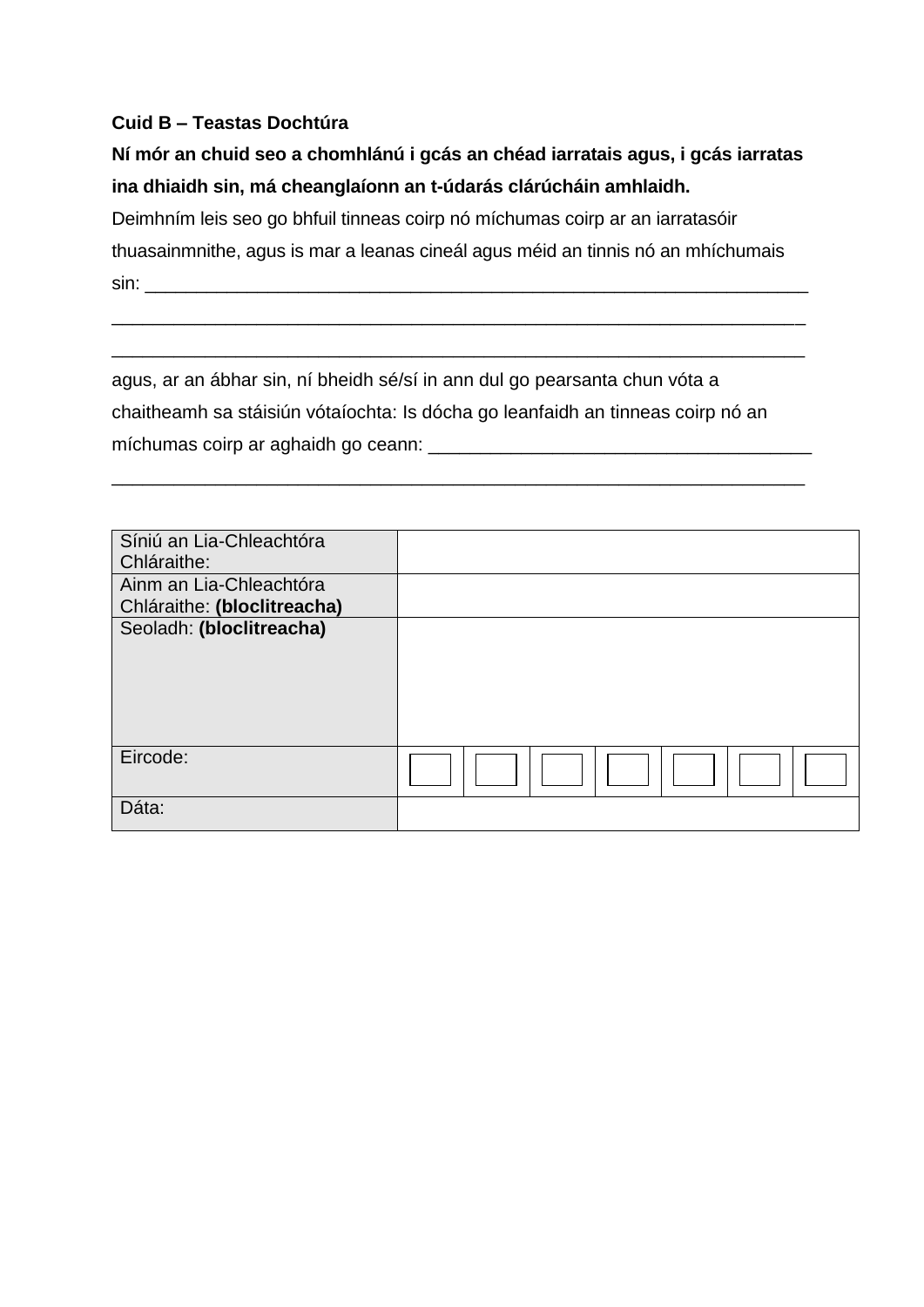## **NOTAÍ A GHABHANN LE FOIRM SV 1**

### **Iarratas ó thoghthóirí lena n-ainm a áireamh i Liosta na Vótálaithe Speisialta**

**1.** Is é is cuspóir don fhoirm seo an bealach a réiteach do vótálaithe a bhfuil tinneas coirp nó míchumas coirp orthu a bhfuil gnáthchónaí orthu in ospidéal, i dteach altranais nó in institiúid eile den chineál sin ar mian leo a n-ainm a chur san áireamh i liosta na vótálaithe speisialta. Tugann oifigeach ceannais speisialta agus comhalta den Gharda Síochána ina theannta/ina teannta, cuairt ar vótálaithe speisialta le linn toghchán agus reifreann agus tugtar deis dóibh vóta a chaitheamh san ospidéal nó sa teach altranais. Tá an fhoirm seo le húsáid sa tréimhse ó 15 Feabhra go 25 Samhain gach bliain i leith chlár na dtoghthóirí a thiocfaidh i bhfeidhm an 15 Feabhra ina dhiaidh sin. Más mian leat tú a áireamh ar liosta na bpostvótálaithe do thoghchán nó reifreann a thionólfar roimh an 15 Feabhra, ní mór duit an fhoirm SVS 1 a chomhlánú.

### **2. Bealach Vótála**

Ag toghchán nó reifreann, déanfaidh oifigeach ceannais speisialta agus comhalta den Gharda Síochána ina theannta/ina teannta páipéar ballóide a sheachadadh ar gach duine ar an liosta. Ar dhearbhú céannachta a thabhairt, marcálfaidh an toghthóir a pháipéar nó a páipéar ballóide faoi rún agus cuirfidh i gclúdach litreach séalaithe é agus tabharfaidh an t-oifigeach ceannais speisialta chuig ceann comhairimh an toghcheantair é. Pléifidh an ceann comhairimh leis díreach mar a phléann sé/sí le páipéir bhallóide ó phostvótálaithe.

## **3. Cé atá i dteideal iarratas a dhéanamh?**

Féadfaidh tú iarratas a dhéanamh ar d'ainm a chur san áireamh i liosta na vótálaithe speisialta má chónaíonn tú in ospidéal, teach altranais nó institiúid den chineál sin agus más rud é nach bhfuil tú in ann vóta a chaitheamh i stáisiún vótaíochta de bharr tinneas coirp nó míchumas coirp a bheith ort, ar tinneas nó míchumas é ar dóigh dó leanúint ar aghaidh ar feadh ré chlár na dtoghthóirí ar ina leith a dhéantar an t-iarratas.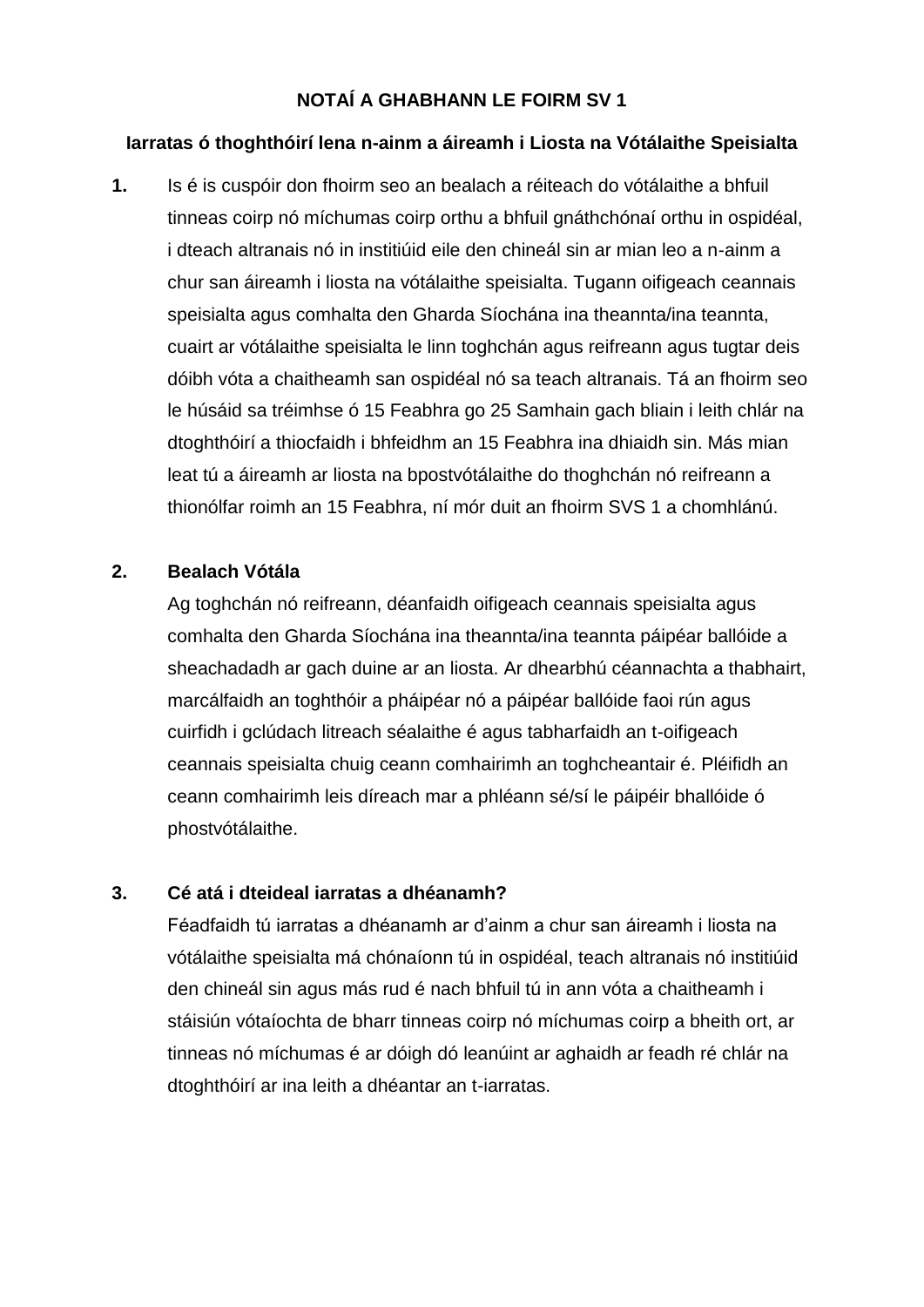## **4. Cé a chomhlánaíonn an fhoirm iarratais?**

Tá dhá chuid ann san fhoirm iarratais. Ní mór don iarratasóir Cuid A den fhoirm a chomhlánú. I gcás an chéad iarratais, ní mór do dhochtúir Cuid B a chomhlánú. Ní mór do dhochtúir Cuid B a chomhlánú freisin i gcás dara iarratas nó i gcás iarratas dá éis sin má cheanglaíonn an t-údarás clárúcháin déanamh amhlaidh.

## **5. Cén áit ar ceart dom an fhoirm iarratais a sheoladh?**

Ní mór foirmeacha iarratais comhlánaithe a bheith faighte ag d'údarás clárúcháin (an Chomhairle Cathrach, an Chomhairle Contae, agus an Chomhairle Cathrach agus Contae) tráth nach déanaí ná an **25 Samhain** in aon bhliain áirithe le go ndéanfar breithniú ar an iarratas i ndáil le liosta na vótálaithe speisialta a bheidh ag teacht i bhfeidhm ar an 15 Feabhra ina dhiaidh sin.

## **6. Cad a tharlaíonn ina dhiaidh sin?**

Cuirfidh an t-údarás clárúcháin a gcinneadh ar d'iarratas in iúl duit agus, má dhiúltaítear dó, tabharfar na cúiseanna leis an diúltú duit.

## **7. Eircode**

Is é atá in Eircode ná an córas náisiúnta postchód in Éirinn agus cuimsíonn sé postchód uathúil 7 ndigit atá sannta do gach seoladh dá bhfuil ann in Éirinn.

## **8. Mionsonraí teagmhála**

Tá mionsonraí teagmhála á lorg ar eagla gur gá don údarás clárúcháin teagmháil a dhéanamh leat chun aon mhionsonraí atá ann san iarratas a shoiléiriú.

## **9. An Clár faoi Eagarthóireacht – Dhá Leagan den Chlár**

Tá sé de cheangal ar údaráis chlárúcháin dhá leagan den chlár a fhoilsiú – an clár iomlán agus an clár faoi eagarthóireacht. Sa chlár iomlán, liostaítear gach duine atá i dteideal vóta a chaitheamh agus ní féidir é a úsáid ach amháin chun críche toghcháin nó chun críche reachtúla eile.